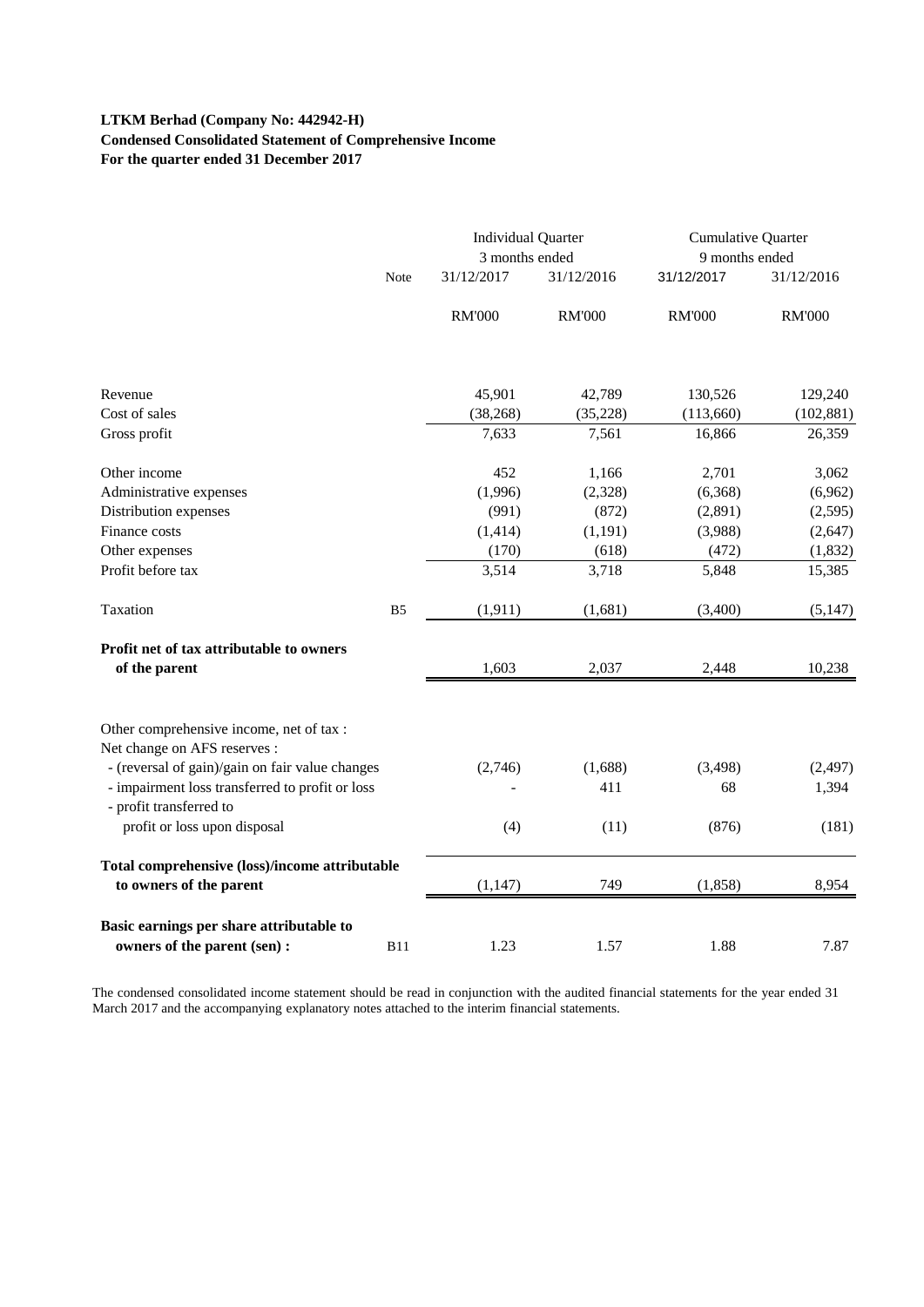# **LTKM Berhad (Company No: 442942-H) Condensed Consolidated Statement of Financial Position As at 31 December 2017**

|                                              | Note | As at<br>31 Dec 2017 | As at<br>31 Mar 2017 |
|----------------------------------------------|------|----------------------|----------------------|
|                                              |      | <b>RM'000</b>        | <b>RM'000</b>        |
|                                              |      |                      |                      |
| <b>ASSETS</b>                                |      |                      |                      |
| <b>Non-current assets</b>                    |      |                      |                      |
| Property, plant and equipment                |      | 99,179               | 97,333               |
| Investment properties                        |      | 103,295              | 103,295              |
| Land held for development                    |      | 34,331               | 33,758               |
| <b>Biological</b> assets                     |      | 309                  | 325                  |
| Deferred tax assets                          |      | 125                  | 125                  |
| Investment securities                        |      | 30,108               | 35,704               |
|                                              |      | 267,347              | 270,540              |
| <b>Current assets</b>                        |      |                      |                      |
| <b>Biological</b> assets                     |      | 15,232               | 14,321               |
| Inventories                                  |      | 21,642               | 16,325               |
| Trade receivables                            |      | 12,444               | 8,813                |
| Other receivables                            |      | 4,660                | 5,683                |
| Prepayments                                  |      | 358                  | 293                  |
| Tax recoverables                             |      | 249                  | 337                  |
| Cash and bank balances                       |      | 25,855               | 26,490               |
|                                              |      | 80,440               | 72,262               |
| <b>TOTAL ASSETS</b>                          |      | 347,787              | 342,802              |
| <b>EQUITY AND LIABILITIES</b>                |      |                      |                      |
| Attributable to equity holders of the parent |      |                      |                      |
| Share capital                                |      | 65,052               | 65,052               |
| Reserves                                     |      | 169,186              | 172,590              |
| <b>Total equity</b>                          |      | 234,238              | 237,642              |
| <b>Non-current liabilities</b>               |      |                      |                      |
| <b>Borrowings</b>                            | B7   | 66,086               | 65,161               |
| Deferred tax liabilities                     |      | 7,170                | 7,170                |
|                                              |      | 73,256               | 72,331               |
| <b>Current liabilities</b>                   |      |                      |                      |
| Trade payables                               |      | 6,571                | 5,498                |
| Other payables                               |      | 5,823                | 5,955                |
| Dividend payable                             |      |                      | 1,952                |
| <b>Borrowings</b>                            | B7   | 27,203               | 19,290               |
| Taxation                                     |      | 696                  | 134                  |
|                                              |      | 40,293               | 32,829               |
|                                              |      |                      |                      |
| <b>Total liabilities</b>                     |      | 113,549              | 105,160              |
| <b>TOTAL EQUITY AND LIABILITIES</b>          |      | 347,787              | 342,802              |

The condensed consolidated balance sheet should be read in conjunction with the audited financial statements for the year ended 31 March 2017 and the accompanying explanatory notes attached to the interim financial statements.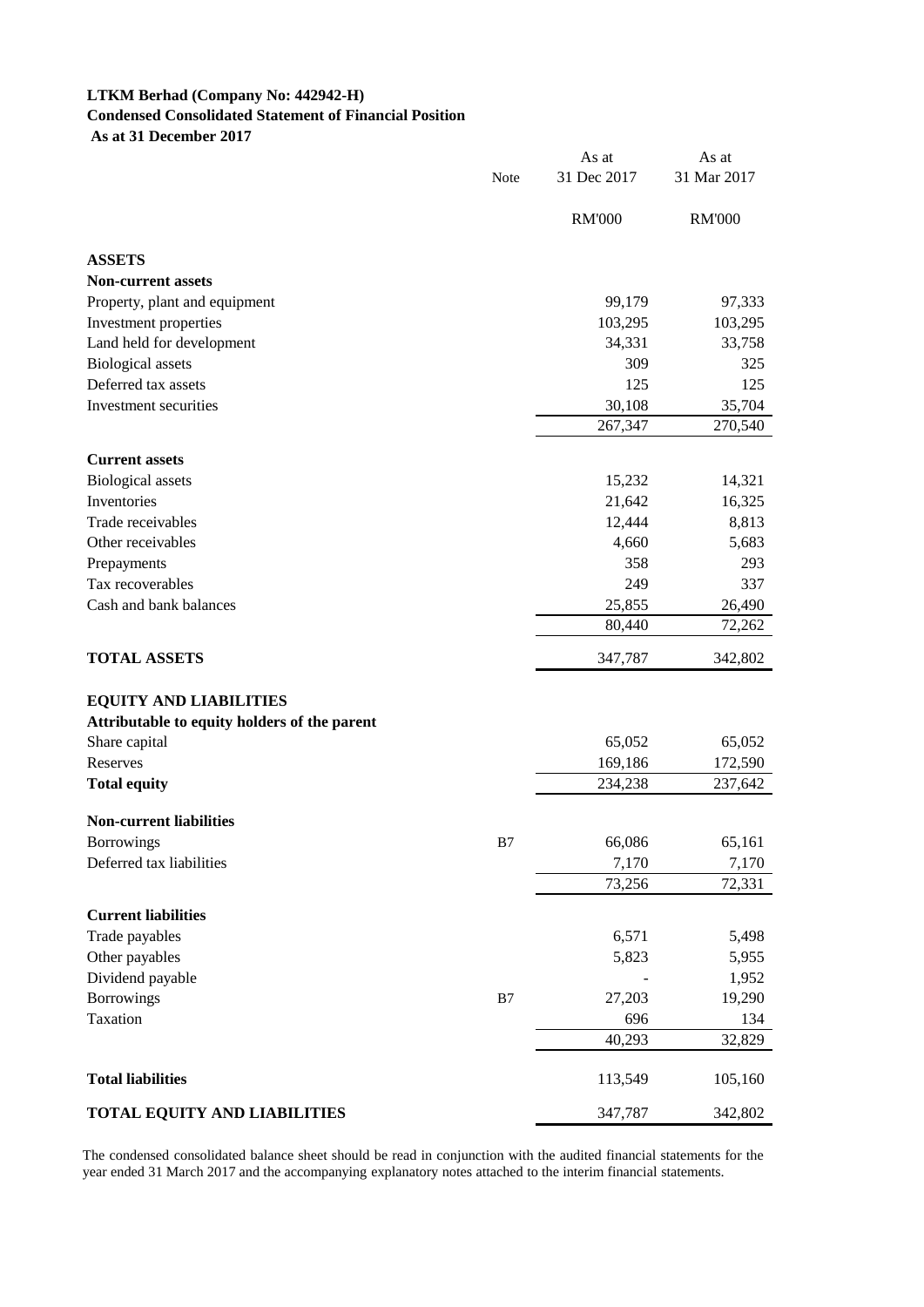# **LTKM Berhad (Company No: 442942-H)**

| <b>Condensed Consolidated Statement of Cash Flows</b> |  |
|-------------------------------------------------------|--|
|-------------------------------------------------------|--|

|                                                            | 9 months ended 31 December |               |
|------------------------------------------------------------|----------------------------|---------------|
|                                                            | 2017                       | 2016          |
|                                                            | <b>RM'000</b>              | <b>RM'000</b> |
| <b>CASH FLOW FROM OPERATING ACTIVITIES</b>                 |                            |               |
| Profit before tax                                          | 5,848                      | 15,385        |
|                                                            |                            |               |
| Adjustment for non-cash flow                               |                            |               |
| Depreciation of property, plant & equipment                | 5,466                      | 4,942         |
| Amortisation of biological assets                          | 16                         | 15            |
| Gain on disposal of of property, plant and equipment       |                            | (91)          |
| Share option granted under ESOS                            | 406                        |               |
| Gain on disposal of investment securities                  | (33)                       | (72)          |
| Net fair value gain on AFS investment securities           |                            |               |
| transferred from equity upon disposal                      | (876)                      | (181)         |
| Impairment loss on AFS investment securities               | 68                         | 1,394         |
| Net fair value (gain)/loss on FVTPL investment securities  | (348)                      | 257           |
| Unrealised loss/(gain) on foreign exchange                 | 201                        | (78)          |
| Dividend income from investment securities                 | (675)                      | (701)         |
| Interest expense                                           | 3,988                      | 2,647         |
| Interest income                                            | (273)                      | (694)         |
| Operating profit before working capital changes            | 13,788                     | 22,823        |
| Working capital changes in:                                |                            |               |
| Land held for development                                  |                            | (6,040)       |
| Property development costs                                 | (573)                      |               |
| <b>Biological</b> assets                                   | (911)                      | 99            |
| Inventories                                                | (5,317)                    | 7,743         |
| Receivables                                                | (2,739)                    | (2,123)       |
| Payables                                                   | 941                        | 2,844         |
| Cash generated from operating activities                   | 5,189                      | 25,346        |
| Net taxes paid                                             | (2,749)                    | (4, 418)      |
| Interest paid                                              | (3,988)                    | (2,647)       |
| Net cash (used in)/generated from operating activities     | (1,548)                    | 18,281        |
|                                                            |                            |               |
| <b>CASH FLOW FROM INVESTING ACTIVITIES</b>                 |                            |               |
| Purchase of:                                               |                            |               |
| Property, plant & equipment                                | (7,312)                    | (7,696)       |
| Investment securities                                      | (593)                      | (796)         |
| Investment property                                        |                            | (96, 101)     |
| Proceeds from disposal of:                                 |                            |               |
| Property, plant and equipment                              |                            | 95            |
| Investment securities                                      | 2,935                      | 1.068         |
| Investment property                                        |                            | 23,400        |
| Interest received                                          | 273                        | 694           |
| Dividend received from investment securities               | 675                        | 701           |
| Net cash used in investing activities                      | (4,022)                    | (78, 635)     |
| CASH FLOW FROM FINANCING ACTIVITIES                        |                            |               |
|                                                            |                            |               |
| Dividends paid<br>Net drawdown of term loans               | (3,903)<br>637             | (5,204)       |
|                                                            |                            | 63,170        |
| Net drawdown/(repayment) of other bank borrowings          | 8,201                      | (10, 485)     |
| Net cash generated from financing activities               | 4,935                      | 47,481        |
| Net change in cash and cash equivalents                    | (635)                      | (12, 873)     |
| Cash and cash equivalents at 1 April                       | 26,490                     | 42,885        |
| Cash and cash equivalents at end of the period             | 25,855                     | 30,012        |
|                                                            |                            |               |
| Cash and cash equivalents comprise the following amounts:- |                            |               |
| Deposits with licensed banks                               | 14,943                     | 14,174        |
| Cash on hand and at bank                                   | 10,912                     | 15,838        |
| Cash and bank balances                                     | 25,855                     | 30,012        |
|                                                            | 25,855                     | 30,012        |

The condensed consolidated cash flow statement should be read in conjunction with the audited financial statements for the<br>year ended 31 March 2017 and the accompanying explanatory notes attached to the interim financial s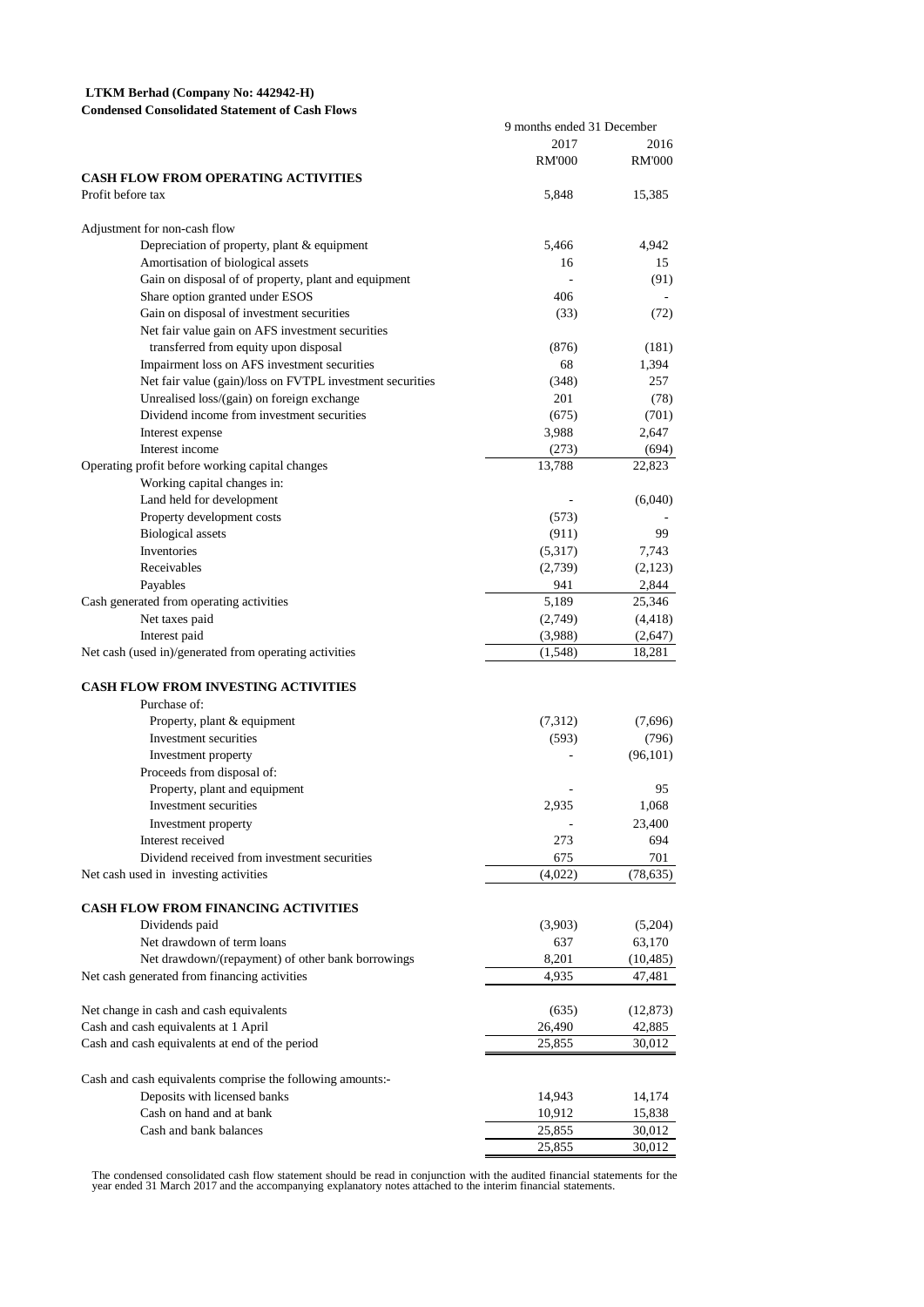#### **LTKM Berhad (Company No: 442942-H) Condensed Consolidated Statements of Changes in Equity For the quarter ended 31 December 2017**

|                                   |                                   |                                   | <------------------------------------Attributable to equity holders of the parent-----------------------------> |                                                    |                                |                                      |                                  |  |
|-----------------------------------|-----------------------------------|-----------------------------------|-----------------------------------------------------------------------------------------------------------------|----------------------------------------------------|--------------------------------|--------------------------------------|----------------------------------|--|
|                                   |                                   |                                   | [-----------(Non- distributable)-----------------------]                                                        |                                                    |                                | (Distributable)                      |                                  |  |
| 9 months ended 31 December 2017   | Share<br>capital<br><b>RM'000</b> | Share<br>premium<br><b>RM'000</b> | Asset<br>revaluation<br>reserve<br><b>RM'000</b>                                                                | Available<br>-for-sale<br>reserve<br><b>RM'000</b> | Other reserve<br><b>RM'000</b> | Retained<br>profits<br><b>RM'000</b> | Total<br>equity<br><b>RM'000</b> |  |
| At 1 April 2017                   | 65,052                            |                                   | 37,310                                                                                                          | 7,416                                              | $\overline{\phantom{a}}$       | 127,864                              | 237,642                          |  |
| <b>Total comprehensive income</b> |                                   |                                   |                                                                                                                 | (4,306)                                            | 406                            | 2,448                                | (1, 452)                         |  |
| <b>Transactions with owners</b>   |                                   |                                   |                                                                                                                 |                                                    |                                |                                      |                                  |  |
| Dividends                         |                                   |                                   |                                                                                                                 |                                                    |                                | (1,952)                              | (1,952)                          |  |
| At 31 December 2017               | 65,052                            |                                   | 37,310                                                                                                          | 3,110                                              | 406                            | 128,360                              | 234,238                          |  |
| 9 months ended 31 December 2016   |                                   |                                   |                                                                                                                 |                                                    |                                |                                      |                                  |  |
| At 1 April 2016                   | 65,052                            |                                   | 35,925                                                                                                          | 2,462                                              |                                | 119,299                              | 222,738                          |  |
| <b>Total comprehensive income</b> |                                   |                                   |                                                                                                                 | (1,284)                                            |                                | 10,238                               | 8,954                            |  |
| <b>Transactions with owners</b>   |                                   |                                   |                                                                                                                 |                                                    |                                |                                      |                                  |  |
| Dividends                         |                                   |                                   |                                                                                                                 |                                                    |                                | (1,952)                              | (1,952)                          |  |
| At 31 December 2016               | 65,052                            | $\blacksquare$                    | 35,925                                                                                                          | 1,178                                              |                                | 127,585                              | 229,740                          |  |

The condensed consolidated statement of changes in equity should be read in conjunction with the audited financial statements for the year ended 31 March 2017 and the<br>accompanying explanatory notes attached to the interim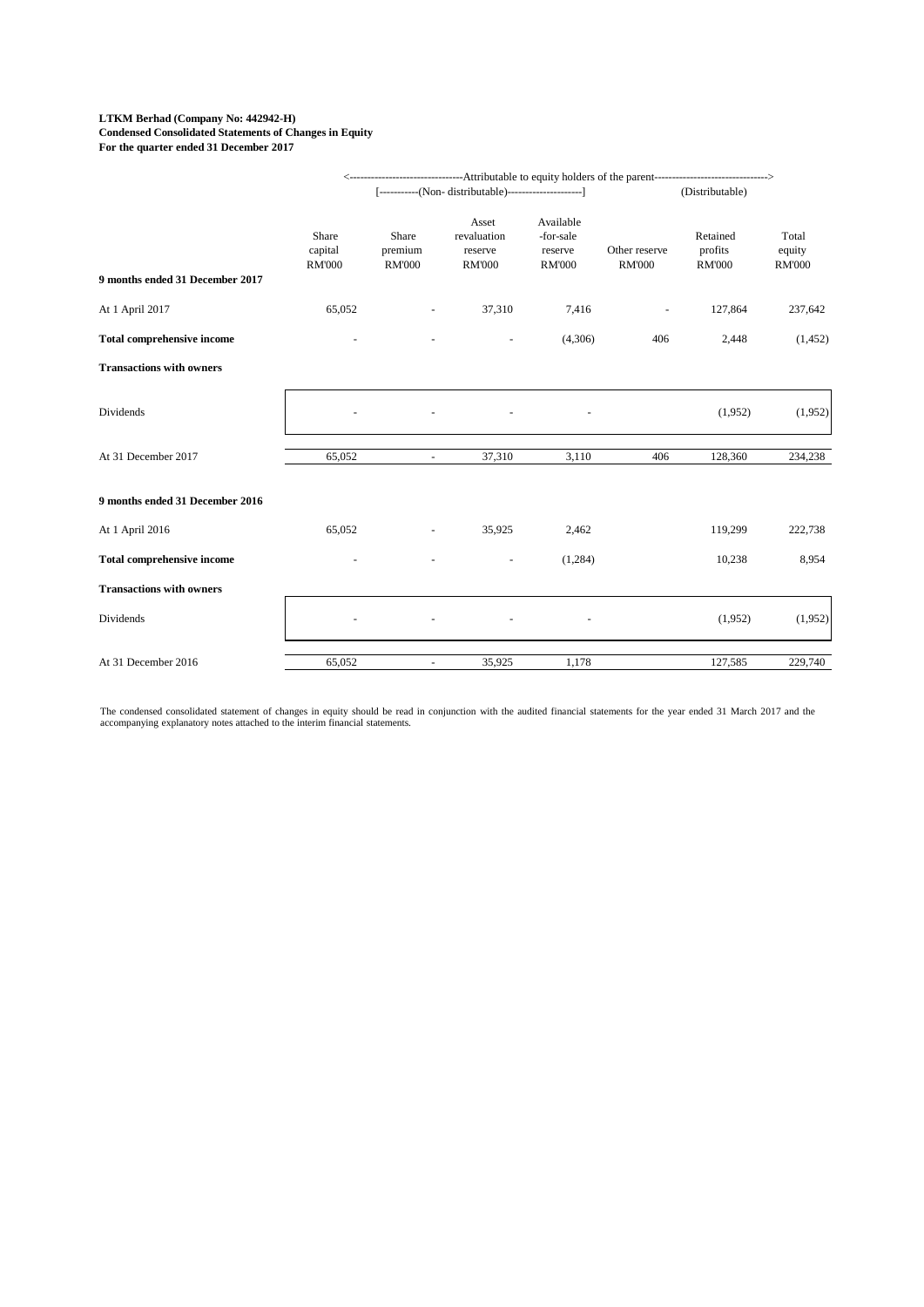# **PART A – Explanatory Notes Pursuant to FRS 134 – Paragraph 16**

# **A1. Basis of Preparation**

The interim financial statements are unaudited and have been prepared in accordance with the requirements of FRS 134: Interim Financial Reporting and Amendments to FRS 134: Interim Financial Reporting (Improvements to FRSs (2012)) and paragraph 9.22 of the Listing Requirements of Bursa Malaysia Securities Berhad.

The interim financial statements should be read in conjunction with the audited financial statements for the year ended 31 March 2017. These explanatory notes attached to the interim financial statements provide an explanation of events and transactions that are significant to an understanding of the changes in the financial position and performance of the Group since the year ended 31 March 2017.

The accounting policies and methods of computation adopted in the interim financial statements are consistent with those of the audited financial statements for the year ended 31 March 2017, except for the adoption of the following new and revised Financial Reporting Standards ("FRS") and Amendments to FRSs that have become effective for the financial periods beginning 1 April 2017: -

| Description                                                           | Effective date for financial<br>periods beginning on or after |
|-----------------------------------------------------------------------|---------------------------------------------------------------|
| FRS 107: Disclosures Initiatives (Amendments to MFRS 107)             | 1 January 2017                                                |
| FRS 112: Recognition of Deferred Tax for Unrealised Losses            |                                                               |
| (Amendments to MFRS 112)                                              | 1 January 2017                                                |
| Amendment to FRS 12: Disclosure of Interest in Other Entities (Annual |                                                               |
| Improvements to FRS Standards 2014-2016 Cycle)                        | 1 January 2017                                                |

The adoption of the above FRSs and Amendments to FRSs did not have any significant effects on the interim financial statements.

The Group has not early adopted the following Amendments to FRSs, which have been issued and will be effective for the financial periods as stated below: -

| Description | Effective date for financial  |
|-------------|-------------------------------|
|             | periods beginning on or after |

Amendments to FRS 10 and FRS 128: Sale or Contribution of Assets between an Investor and Its Associate or Joint Venture Deferred

The Amendments to FRSs will be adopted by the Group when they become effective and that the initial applications of these Standards will have no material impact on the financial statements of the Group, except as disclosed below:

Amendments to FRS 10 and FRS 128: Sale or Contribution of Assets between an Investor and its Associate or Joint Venture

The amendments clarify that:

Gains and losses resulting from transactions involving assets that do not constitute a business, between investor and its associate or joint venture are recognized in the entity's financial statements only to the extent of unrelated investors' interest in the associate or joint venture; and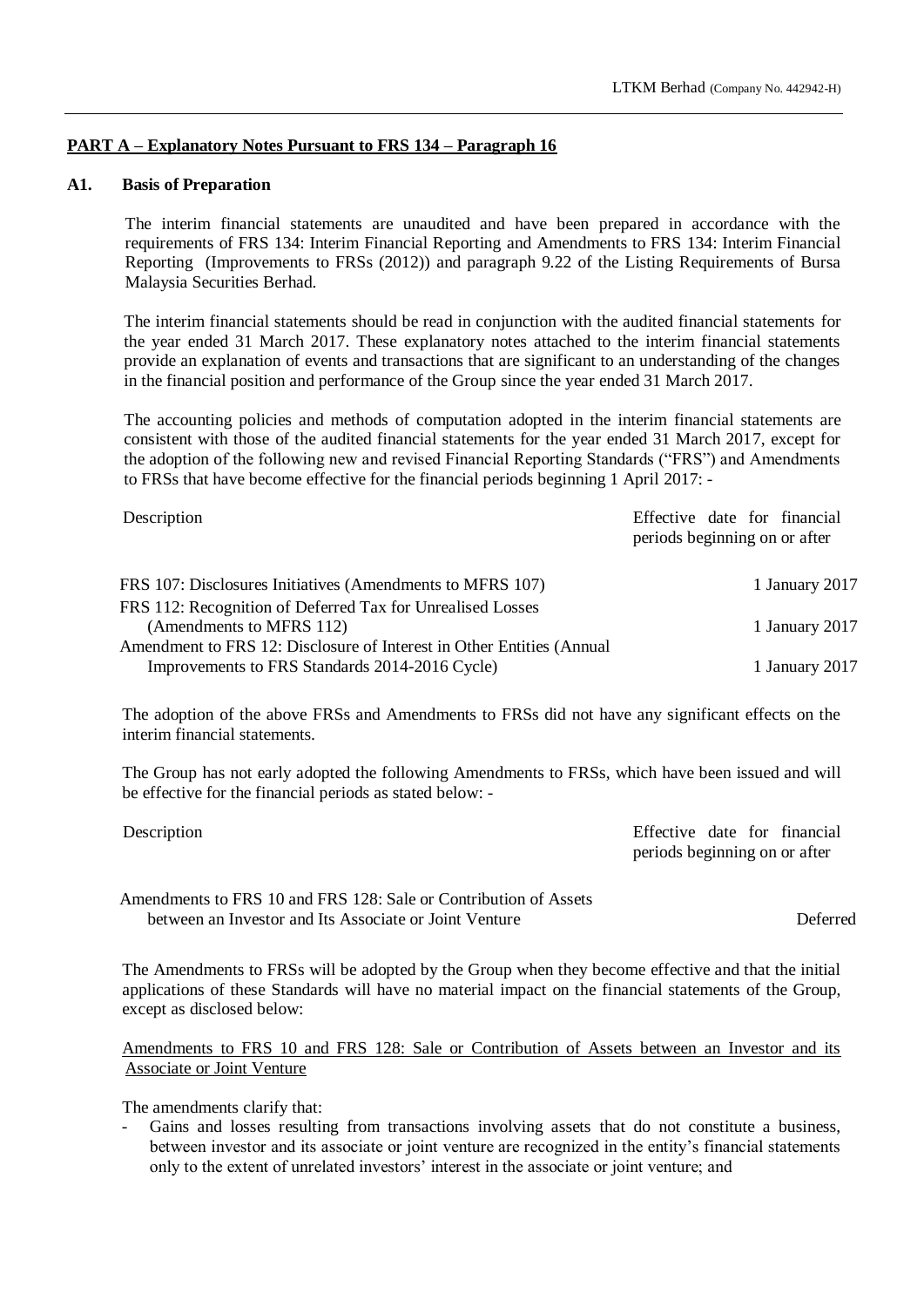Gains and losses resulting from transactions involving the sale or contribution of assets to an associate of a joint venture that constitute a business is recognized in full.

The amendments are to be applied prospectively to the sale or contribution of assets occurring in annual periods beginning on or after a date to be determined by Malaysian Accounting Standards Board. Earlier application is permitted. These amendments are not expected to have any impact on the Group.

### Malaysian Financial Reporting Standards

The Group falls within the Transitioning Entities of the Malaysian Accounting Standards Board (MASB)'s new approved accounting framework, the Malaysian Financial Reporting Standards ("MFRS"); and accordingly, will only be issuing its first MFRS compliant financial statements for the period beginning 1 April 2018.

### **A2. Audit Report on Preceding Annual Financial Statements**

The auditors' report on the financial statements for the year ended 31 March 2017 was not qualified.

# **A3. Segmental Information**

|                            | 3 months ended   |                  | Increase/     | 6 months ended         | Increase/            |               |
|----------------------------|------------------|------------------|---------------|------------------------|----------------------|---------------|
|                            | <b>31-Dec-17</b> | <b>31-Dec-16</b> |               | $(decrease)$ 31-Dec-17 | 31-Dec-16 (decrease) |               |
|                            | <b>RM'000</b>    | <b>RM'000</b>    | $\frac{6}{6}$ | <b>RM'000</b>          | <b>RM'000</b>        | $\frac{6}{6}$ |
| Segment revenue            |                  |                  |               |                        |                      |               |
| Poultry & related products | 44,986           | 42,198           | 7%            | 127,927                | 127,428              | 0.39%         |
| Extraction & sale of sand  | 825              | 591              | 40%           | 2,329                  | 1,812                | 29%           |
| Investment holdings        | 90               | -                | 0%            | 270                    |                      | 0%            |
| Total                      | 45,901           | 42,789           | 7%            | 130,526                | 129,240              | 1%            |
| <b>Segment results</b>     |                  |                  |               |                        |                      |               |
| Segment profit :           |                  |                  |               |                        |                      |               |
| Poultry & related products | 4,458            | 4,900            | $-9%$         | 7,233                  | 18,408               | $-61%$        |
| Investment holdings        | (747)            | (996)            | 25%           | (1,312)                | (2,709)              | 52%           |
| Extraction & sale of sand  | 212              | 157              | 35%           | 747                    | 556                  | 34%           |
| Property development       | (409)            | (343)            | $-19%$        | (820)                  | (870)                | 6%            |
| Profit before tax          | 3,514            | 3,718            | $-5%$         | 5,848                  | 15,385               | 38%           |
| Less: Tax expense          | (1,911)          | (1,681)          | 14%           | (3,400)                | (5,147)              | $-34%$        |
| Profit net of tax          | 1,603            | 2,037            | $-21%$        | 2,448                  | 10,238               | $-76%$        |

# **A4. Unusual Items due to their Nature, Size or Incidence**

There were no unusual items affecting assets, liabilities, equity, net income or cash flows during the financial quarter ended 31 December 2017.

#### **A5. Changes in Estimate**

There were no changes in the estimates that have had a material effect in the current quarter results.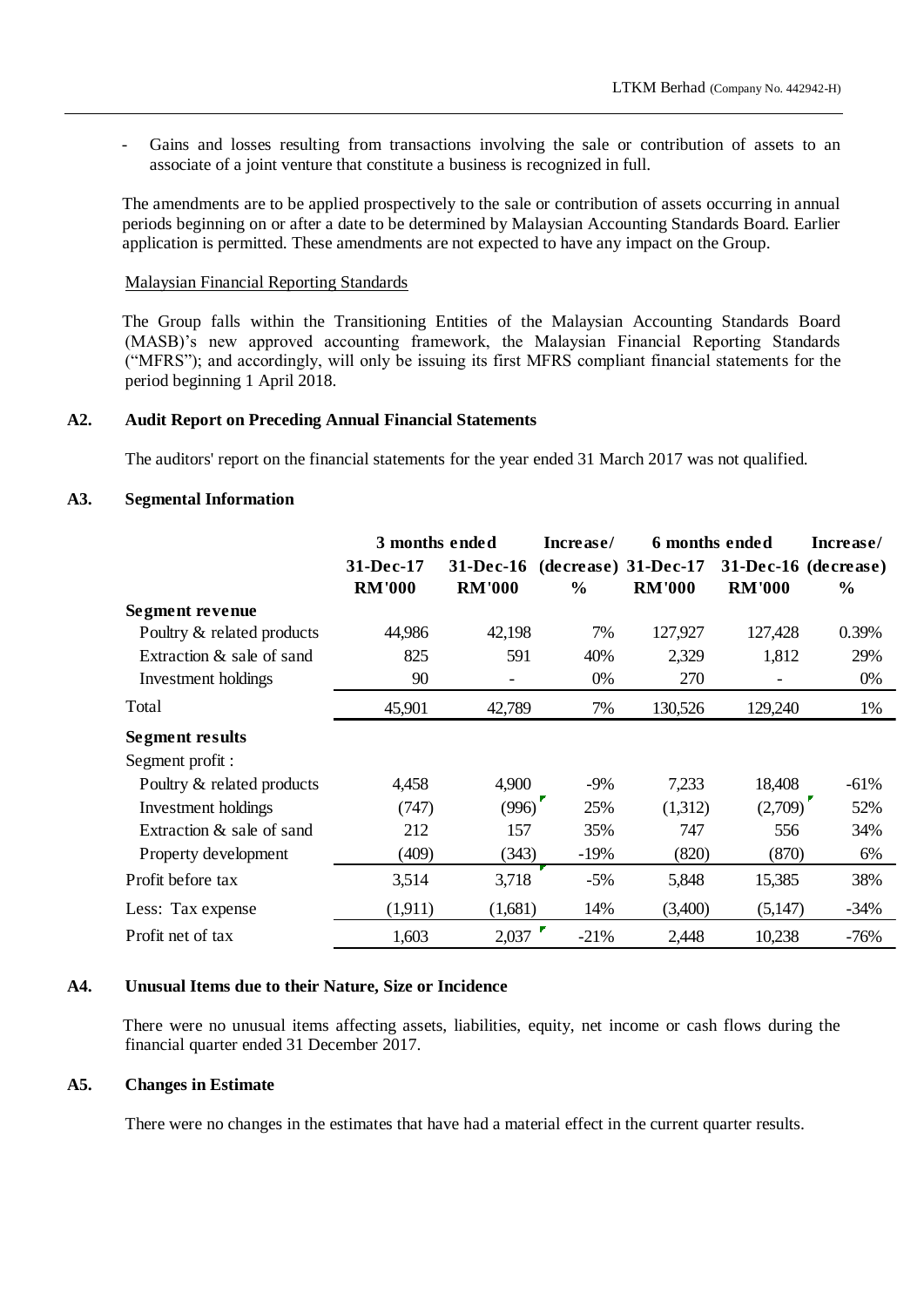# **A6. Comments about Seasonal or Cyclical Factors**

The Group's performance is not significantly affected by major festive seasons.

### **A7. Dividends Paid**

On 6 October 2017, the Company has paid a final dividend of 1.5 cent per ordinary share in respect of financial year ended 31 March 2017 which amounted to RM1.95 million.

### **A8. Carrying Amount of Revalued Assets**

There was no other changes in the valuation of property, plant and equipment brought forward from the previous annual financial statements.

# **A9. Debt and Equity Securities**

There were no issuances, repurchases, and repayments of debt and equity securities during the quarter under review.

# **A10. Changes in Composition of the Group**

There were no changes in the composition of the Group during the quarter under review.

### **A11. Changes in Contingent Liabilities and Contingent Assets**

There were no changes in other contingent liabilities or contingent assets since the last annual balance sheet as at 31 March 2017.

# **A12. Subsequent Events**

There were no material events subsequent to the end of the interim period that have not been reflected in the financial statements or to be disclosed as at the date of this report.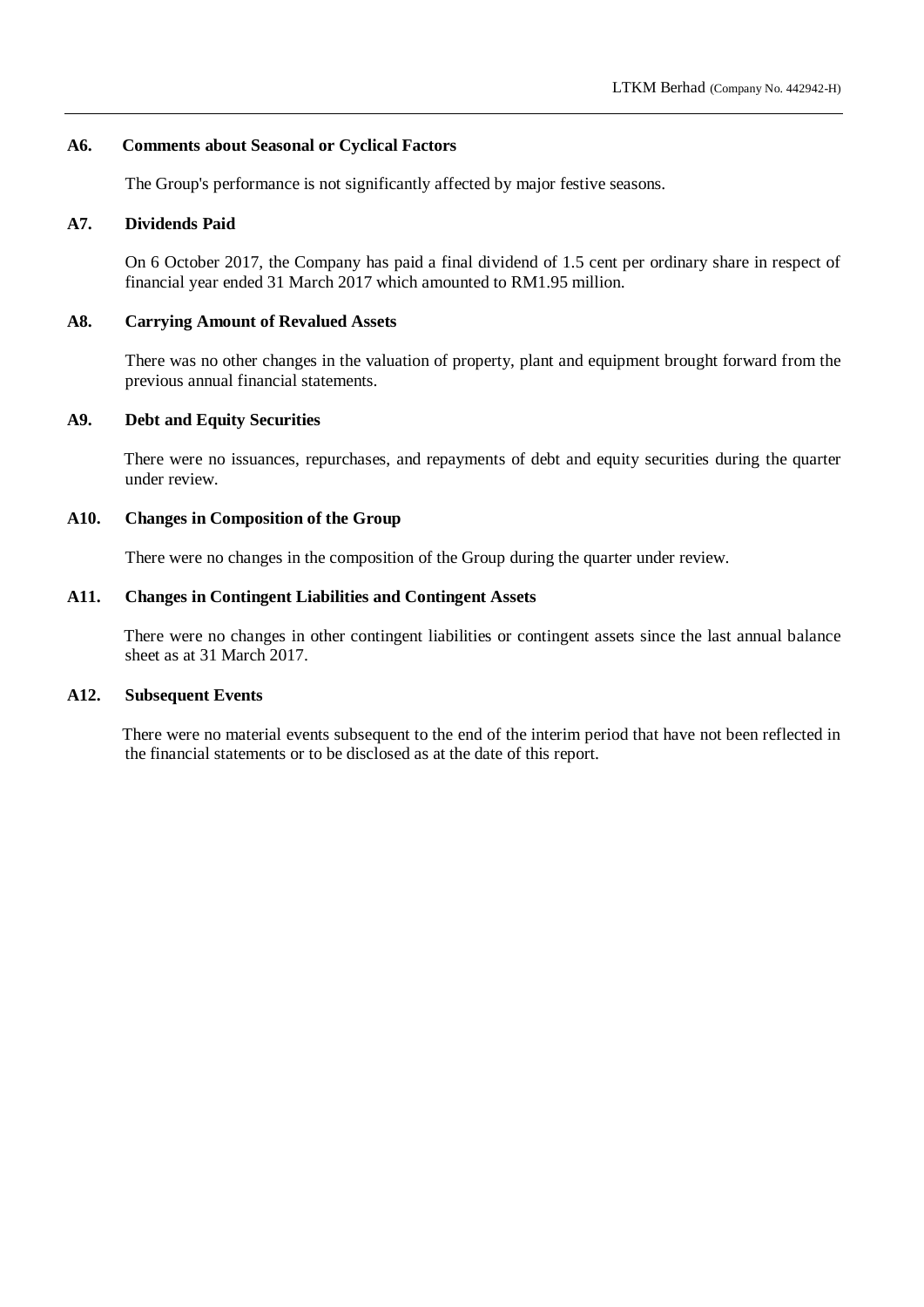# **A13. Profit for the Period**

Profit for the period is arrived at after crediting/ (charging):

|                                            | <b>Current Quarter</b><br>3 months ended |           | <b>Cumulative Quarter</b><br>9 months ended |           |  |
|--------------------------------------------|------------------------------------------|-----------|---------------------------------------------|-----------|--|
|                                            |                                          |           |                                             |           |  |
|                                            | 31-Dec-17                                | 31-Dec-16 | 31-Dec-17                                   | 31-Dec-16 |  |
|                                            | (RM'000)                                 | (RM'000)  | (RM'000)                                    | (RM'000)  |  |
| Interest income                            | 120                                      | 159       | 273                                         | 694       |  |
| Other income including investment income   | 325                                      | 600       | 1,318                                       | 1,406     |  |
| Interest expense                           | (1,414)                                  | (1,191)   | (3,988)                                     | (2,647)   |  |
| Depreciation & amortisation                | (1,908)                                  | (1,671)   | (5,482)                                     | (4,957)   |  |
| Provision for and write off of receivables |                                          |           |                                             |           |  |
| Provision for and write off of inventories |                                          |           |                                             |           |  |
| Gain on disposal of :                      |                                          |           |                                             |           |  |
| Quoted shares                              | 7                                        | 36        | 909                                         | 253       |  |
| Unquoted investments                       |                                          |           |                                             |           |  |
| Properties                                 |                                          |           |                                             |           |  |
| Impairment of assets                       |                                          | (411)     | (68)                                        | (1,394)   |  |
| Foreign exchange (loss)/gain:-             |                                          |           |                                             |           |  |
| Realised (loss)/gain                       | (10)                                     | 270       | 201                                         | 631       |  |
| Unrealised (loss)/gain                     | (77)                                     | 101       | (201)                                       | 78        |  |
| Gain/(loss) on derivatives                 |                                          |           |                                             |           |  |
| Exceptional items                          |                                          |           |                                             |           |  |
|                                            |                                          |           |                                             |           |  |

# **A14. Realised and Unrealised Profits Disclosure**

|                                     | Group      |           | Company    |           |  |
|-------------------------------------|------------|-----------|------------|-----------|--|
|                                     | As at      | As at     | As at      | As at     |  |
|                                     | 31.12.2017 | 31.3.2017 | 31.12.2017 | 31.3.2017 |  |
|                                     | (RM'000)   | (RM'000)  | (RM'000)   | (RM'000)  |  |
| Total retained profits of the Group |            |           |            |           |  |
| and the Company :-                  |            |           |            |           |  |
| Realised profits                    | 130,664    | 130,686   | 29,367     | 30,724    |  |
| Unrealised (loss)/profits           | (4,486)    | (5,020)   | 0.21       | 0.21      |  |
|                                     | 126,178    | 125,666   | 29,367     | 30,724    |  |
| Add: Consolidation adjustments      | 2,182      | 2,197     |            |           |  |
| Retained profits as per             |            |           |            |           |  |
| consolidated accounts               | 128,360    | 127,863   | 29,367     | 30,724    |  |

# **B. BMSB Listing Requirements (Part A of Appendix 9B)**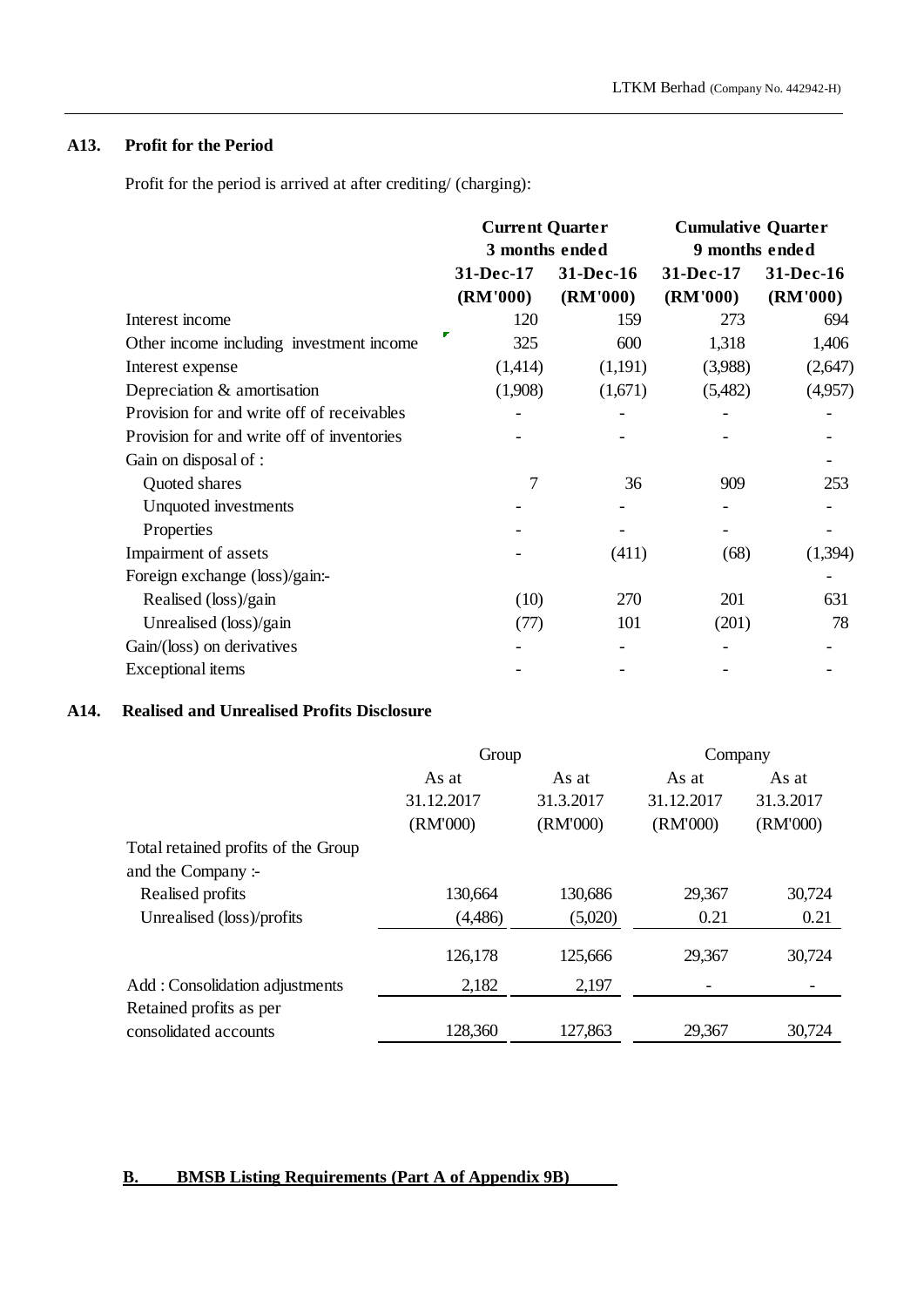### **B1. Review of Performance**

|                            |               | <b>Preceding</b>             |               |               | <b>Preceding</b>              |                      |
|----------------------------|---------------|------------------------------|---------------|---------------|-------------------------------|----------------------|
|                            |               | Year                         |               | Current       | Year                          |                      |
|                            |               | <b>Current Corresponding</b> |               |               | <b>Year To- Corresponding</b> |                      |
|                            | Quarter       | <b>Quarter Change</b>        |               | date          |                               | <b>Period Change</b> |
|                            | <b>RM'000</b> | <b>RM'000</b>                | $\frac{0}{0}$ | <b>RM'000</b> | <b>RM'000</b>                 | $\frac{6}{6}$        |
| Segment revenue            |               |                              |               |               |                               |                      |
| Poultry & related products | 44,986        | 42,198                       | 7%            | 127,927       | 127,428                       | 0%                   |
| Extraction & sale of sand  | 825           | 591                          | 40%           | 2,329         | 1,812                         | 29%                  |
| Investment holdings        | 90            |                              | 0%            | 270           |                               | 0%                   |
| Total                      | 45,901        | 42,789                       | 7%            | 130,526       | 129,240                       | 1%                   |
| <b>Segment result</b>      |               |                              |               |               |                               |                      |
| Poultry & related products | 4,458         | 4,900                        | $-9\%$        | 7,233         | 18,408                        | $-61%$               |
| Investment holdings        | (747)         | (996)                        | 25%           | (1,312)       | (2,709)                       | 52%                  |
| Extraction & sale of sand  | 212           | 157                          | 35%           | 747           | 556                           | 34%                  |
| Property development       | (409)         | (343)                        | $-19%$        | (820)         | (870)                         | 6%                   |
| Profit before tax          | 3,514         | 3,718                        | $-5%$         | 5,848         | 15,385                        | $-62%$               |
| Less: Tax expense          | (1,911)       | (1,681)                      | 14%           | (3,400)       | (5,147)                       | $-34%$               |
| Profit net of tax          | 1,603         | 2,037                        | $-21%$        | 2,448         | 10,238                        | $-76%$               |

The Group registered a revenue of RM45.90 million and a profit net of tax of RM1.60 million for the current quarter as compared to a revenue of RM42.79 million and a profit net of tax of RM2.04 million in the same quarter of previous year. The lower profit net of tax was mainly due to the slight drop in egg prices as compared to the same quarter of the previous year.

For the financial year-to-date, the Group recorded a revenue of RM130.53 million and a net profit of RM2.45 million as compared to a revenue of RM129.24 million and net profit of RM10.24 million in the corresponding period of the previous year. The drop in profit net of tax was mainly caused by the drop in egg prices and higher cost of major raw materials as compared to the same period of the previous year.

Revenue and contribution from other segments did not significantly affect the performance of the Group for the current quarter under review.

# **B2. Variation of result Against Preceding Quarter**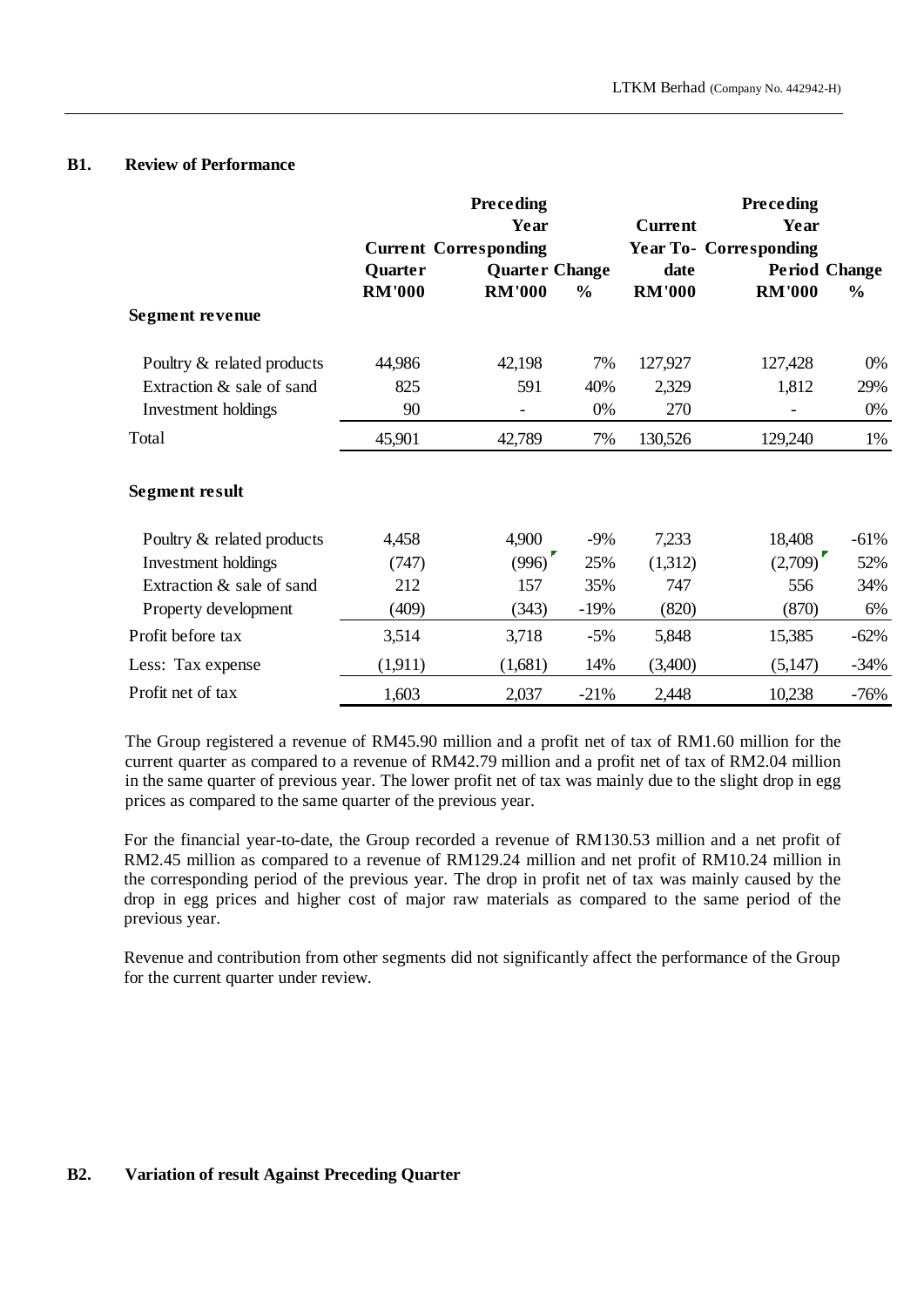|                              | <b>Current Quarter</b><br><b>RM'000</b> | <b>Immediate</b><br><b>Preceding Quarter Change</b><br><b>RM'000</b> | $\frac{6}{6}$ |
|------------------------------|-----------------------------------------|----------------------------------------------------------------------|---------------|
| Segment revenue              |                                         |                                                                      |               |
| Poultry & related products   | 44,986                                  | 43,920                                                               | <b>2%</b>     |
| Extraction & sale of sand    | 825                                     | 803                                                                  | 3%            |
| Investment holdings          | 90                                      | 90                                                                   | 0%            |
| Total                        | 45,901                                  | 44,813                                                               | 2%            |
| Segment result               |                                         |                                                                      |               |
| Poultry & related products   | 4,458                                   | 2,910                                                                | 53%           |
| Investment holdings          | (747)                                   | (4)                                                                  | -18580%       |
| Extraction $\&$ sale of sand | 212                                     | 328                                                                  | $-35%$        |
| Property development         | (409)                                   | (199)                                                                | $-106%$       |
| Profit before tax            | 3,514                                   | 3,035                                                                | 16%           |

The Group posted a profit before tax of RM3.51 million for the current quarter versus profit before tax of RM3.04 million in the preceding quarter. Poultry segment recorded an increase in revenue and earnings contributed by improved egg prices and decrease in cost of major raw materials as compared to the immediate preceding quarter.

### **B3. Commentary on Prospects**

The Board views the next period to continue to be challenging due to low egg prices whilst costs of major raw materials is not expected to increase.

No material contributions are expected from the other segments.

# **B4. Profit Forecast or Profit Guarantee**

This is not applicable.

# **B5. Tax Expenses**

|                        | 9 months ended<br>31.12.17<br>RM'000 | 9 months ended<br>31.12.16<br><b>RM'000</b> |
|------------------------|--------------------------------------|---------------------------------------------|
| Income tax expense     | 3,200                                | 5,150                                       |
| Real property gain tax | 203                                  |                                             |
| Deferred tax expense   | (3)                                  | (3)                                         |
| Total                  | 3,400                                | 5,147                                       |

The effective tax rate for the current period is higher than the statutory rate of 24% due to certain unallowable expenses.

### **B6. Corporate Proposals**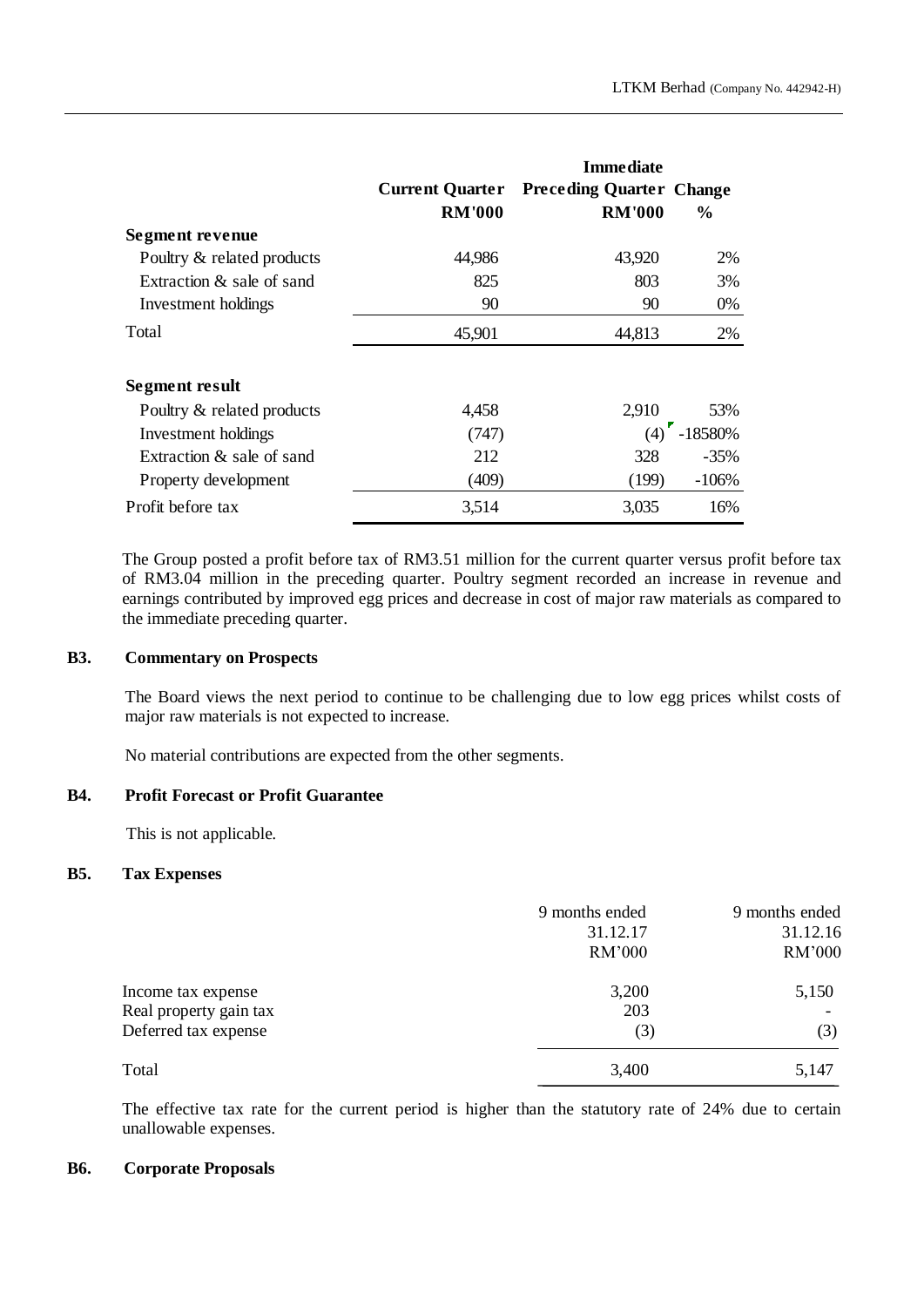(a) Status of Corporate Proposals

There were no corporate proposals announced but not completed as at 6 February 2018.

(b) Status of Utilisation of Proceeds

Not applicable as there was no corporate proposal to raise funds.

# **B7. Borrowings**

a) The analysis of Group borrowings classified under short term and long-term categories are as follows:

|                         | <b>RM'000</b> | As at 31.12.2017 As at 31.12.2016<br><b>RM'000</b> |
|-------------------------|---------------|----------------------------------------------------|
| Short term              |               |                                                    |
| Secured:-               |               |                                                    |
| Term loans              | 5,349         | 4,716                                              |
| Banker acceptance       | 1,820         | 1,713                                              |
| Revolving credit        | 15,000        | 5,000                                              |
|                         | 22,169        | 11,429                                             |
| Unsecured:-             |               |                                                    |
| Term loans              | 1,211         | 1,730                                              |
| Banker acceptance       | 3,823         | 2,661                                              |
| Revolving credit        |               | 5,000                                              |
|                         | 5,034         | 9,391                                              |
|                         | 27,203        | 20,820                                             |
| Long term               |               |                                                    |
| Secured:-               |               |                                                    |
| Term loans              | 65,691        | 65,862                                             |
| Unsecured:-             |               |                                                    |
| Term loans              | 395           | 1,606                                              |
|                         | 66,086        | 67,468                                             |
| <b>Total borrowings</b> | 93,289        | 88,288                                             |

- b) There were no borrowings in foreign currency as at 31 December 2017.
- c) Drawdown of the term loans were utilized for the acquisitions of lands.
- d) Effective average cost of borrowings based on exposure as at 31 December 2017 was 5.95% (2016: 6.04%).

# **B8. Off Balance Sheet Financial Instrument**

There were no off balance sheet financial instruments as at 31 December 2017.

# **B9. Changes in Material Litigations**